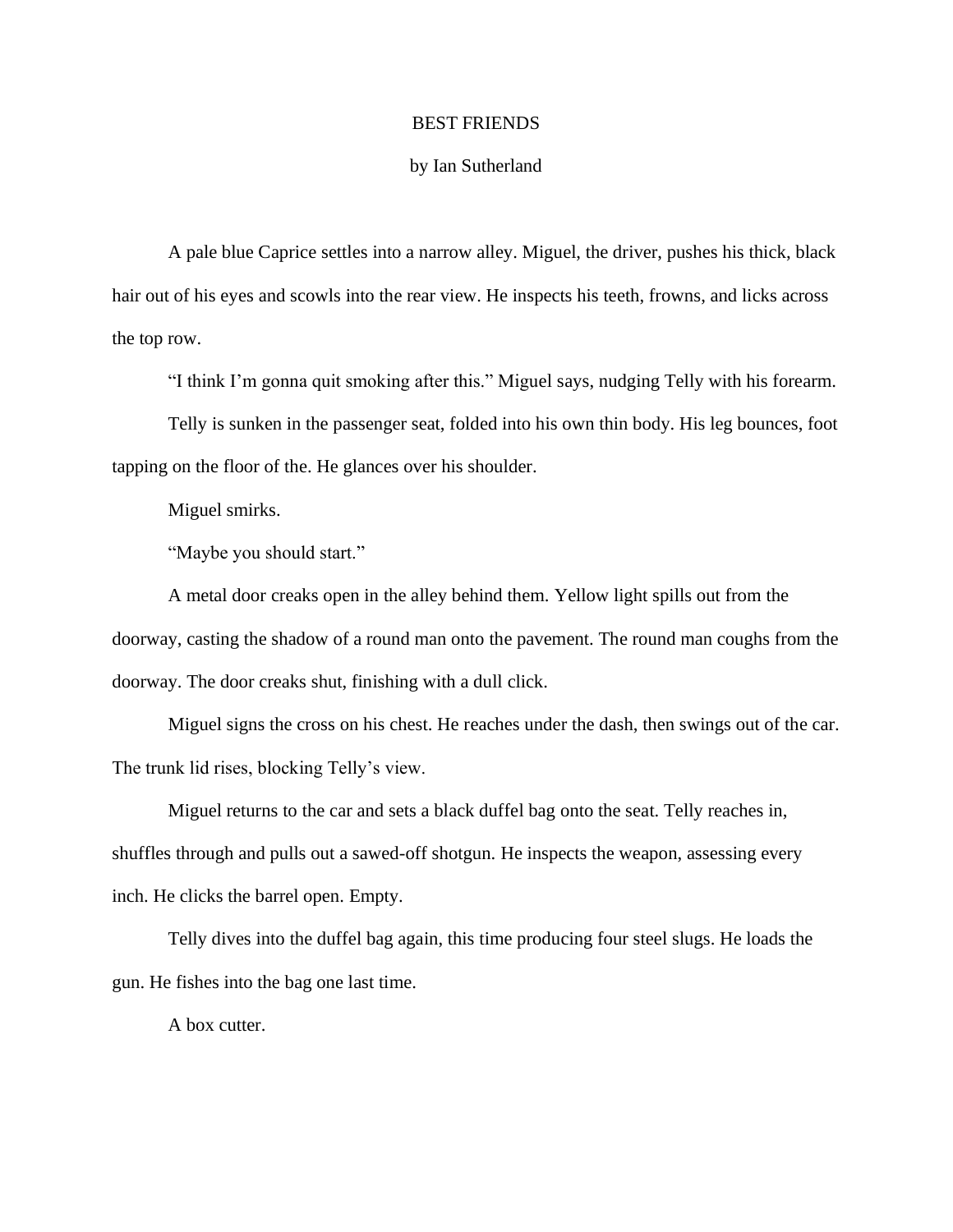Telly pushes the blade up and presses a finger onto it. A pearl of blood rolls down the first digit. Telly plugs the finger between his crooked teeth. He takes a deep breath in, and smears his tongue across his finger to the roof of his mouth. He pauses and savors the taste. A breeze cuts through the open windows across Telly's red hair. He smiles.

Miguel squats down next to the car. "Hey, Tel," he says, "You gonna - you gonna go?" Telly nods and exits the car in a single swift turn.

Miguel stands up to meet him. Both men face the breeze. The night is oil.

A police siren whines in the distance. Miguel lights a cigarette. A thread of smoke oozes into the night. He holds the first drag deep in his lungs.

"The next job is always the last," says Miguel, through smoke. "but, this one - man -this one's really gonna be mine."

Telly nods along.

"Four jobs in two months is too much," says Miguel. "so - yeah - this one's my last."

Rats run between the dumpsters.

Miguel hoists the cigarette, "Before you go? Smoke *one* with me?"

Telly shakes his head and pops back into the car, to the duffel bag.

"Man," says Miguel, "what else do you need?"

Telly ducks out of view for a moment, rising again with a nylon stocking stretched across his face. His nose is mashed into a bulbous knob. His lips fold up in pink blobs. Miguel laughs through a puff of smoke.

"You look like fuckin' Quasimoto," he says.

Telly stares.